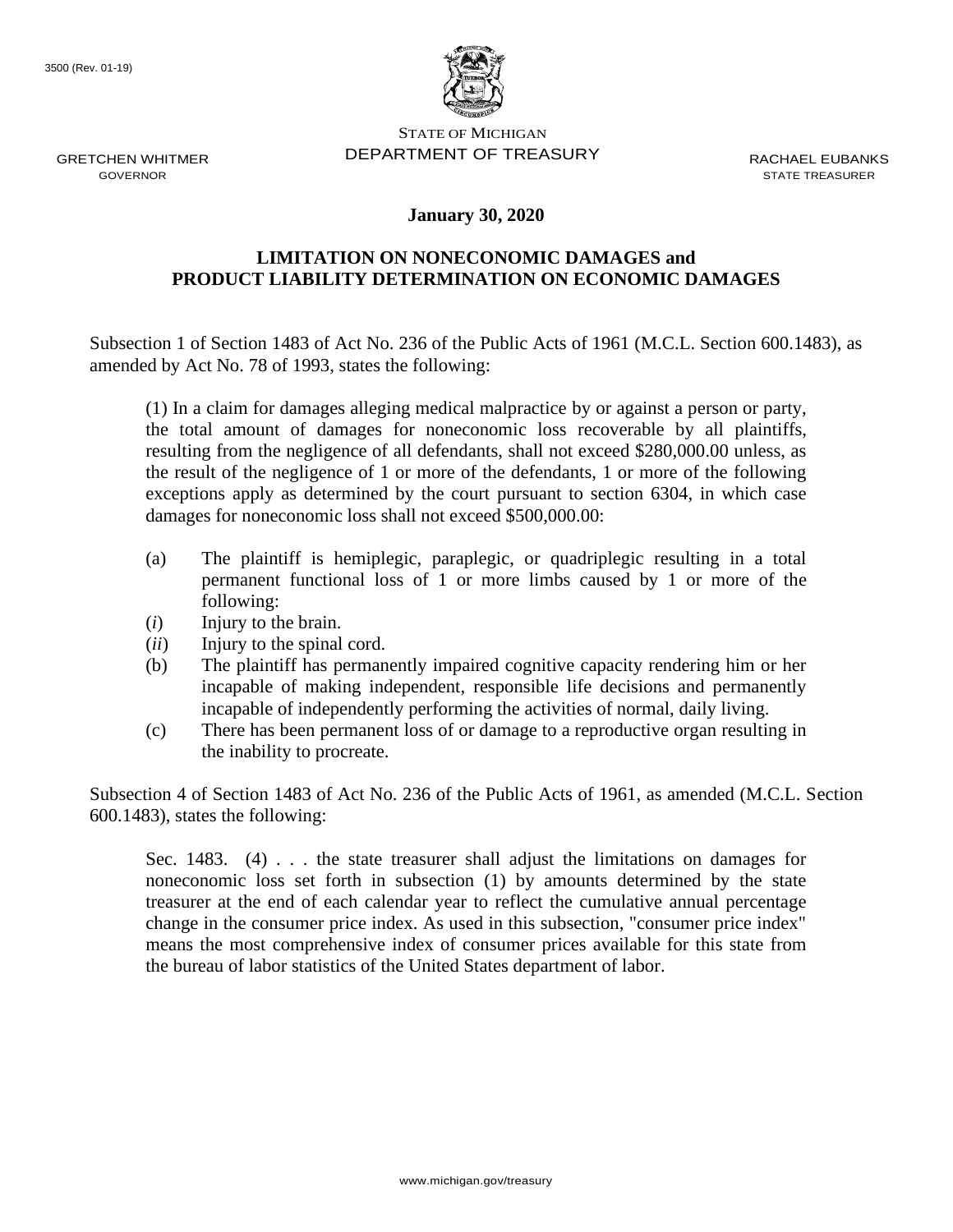Enacting Section 4 of Act No. 78 of 1993 provides, in part:

Section 4. (1) Section(s) 1483 . . . of Act No. 236 of the Public Acts of 1961. as amended by this amendatory act, do [es] not apply to causes of action arising before October 1, 1993.

Subsection 1 of Section 2946a of Act No. 236 of the Public Acts of 1961 (M.C.L. Section 600.2946a), as amended by Act No. 249 of 1995 states the following:

Sec. 2946a. (1) In an action for product liability, the total amount of damages for noneconomic loss shall not exceed \$280,000.00, unless the defect in the product caused either the person's death or permanent loss of a vital bodily function, in which case the total amount of damages for noneconomic loss shall not exceed \$500,000.00. On the effective date of the amendatory act that added this section, the state treasurer shall adjust the limitations set forth in this subsection so that the limitations are equal to the limitations provided in section 1483. After that date, the state treasurer shall adjust the limitations set forth in this subsection at the end of each calendar year so that they continue to be equal to the limitations provided in section 1483.

Subsection 4 of Section 2946a of Act No. 236 of the Public Acts of 1961 (M.C.L. Section 600.2946a), as amended by Act No. 249 of 1995 states the following:

Sec. 2946a. (4) If damages for economic loss cannot readily be ascertained by the trier of fact, then the trier of fact shall calculate damages for economic loss based on an amount that is equal to the state average median family income as reported in the immediately preceding federal decennial census and adjusted by the state treasurer in the same manner as provided in subsection (1).

Pursuant to the above requirements, I, Rachael Eubanks, State Treasurer of the State of Michigan, hereby certify that the annual percentage change in the Detroit consumer price index for the 2019 calendar year was 1.3% (1.3 percent). For causes of action arising after September 30, 1993, this results in a cumulative 68.5% increase in the standard limitation on noneconomic damages for a 2020 limitation of \$471,800 and a cumulative 68.5% increase in the limitation on noneconomic damages for certain permanent disabilities for a 2020 limitation of \$842,500. For causes of action alleging medical malpractice arising before October 1, 1993, the 1.3% increase in the Detroit consumer price index results in a cumulative 120.3% increase in the previous \$225,000 limitation of noneconomic damages for a 2019 limitation of \$495,700.

And further, in an action for product liability for damages for economic loss not readily ascertained by the trier of fact, the estimated state average median family income for 2018, reported in the 2018 American Community Survey, is \$72,036. Effective January 1, 2020, the 2.4% increase in the calendar year 2018 Detroit consumer price index results in a 2019 median family income of \$73,765. The cumulative 3.7% net increase in the Detroit consumer price index between calendar year 2017 and 2019 results in a 2020 median family income of \$74,701. (The 2010 Census Bureau decennial census did not collect income data.)

uclindente Rachael Eubanks

January 30, 2020

**State Treasurer**